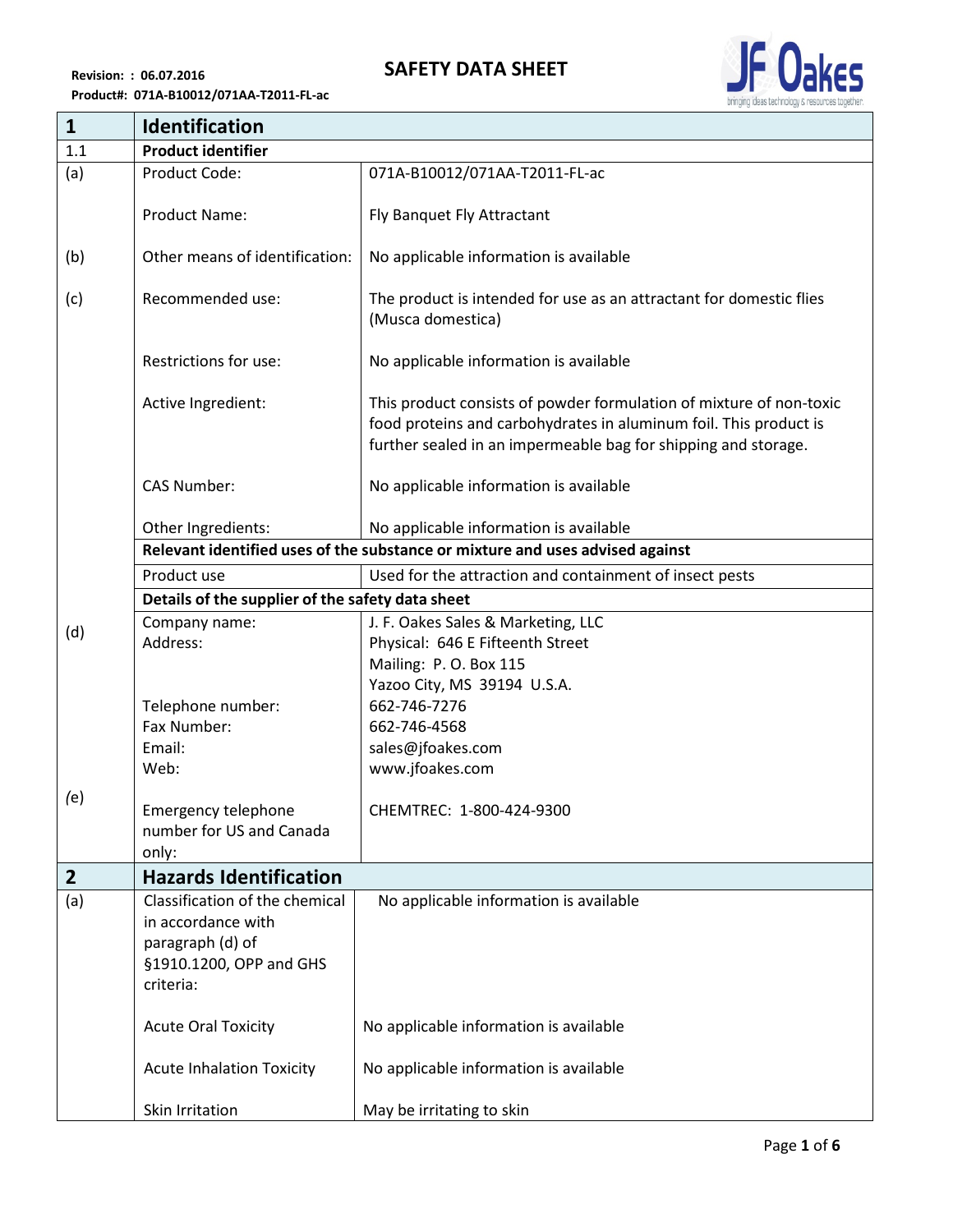## **SAFETY DATA SHEET**



| (b)<br>(c) | Primary Eye Irritation<br>Sensitization<br>Signal word, hazard<br>statement(s), symbol(s) and<br>precautionary statement<br>Other hazards        | May be irritating to eyes<br>No applicable information is available<br>No applicable information is available<br>No applicable information is available |
|------------|--------------------------------------------------------------------------------------------------------------------------------------------------|---------------------------------------------------------------------------------------------------------------------------------------------------------|
| (d)        | Statement of the mixture<br>HMIS <sup>®</sup> Rating<br>Health:<br>Flammability:                                                                 | No applicable information is available<br>0<br>0                                                                                                        |
|            | Reactivity:<br>Protection:<br>Safety Phrases:                                                                                                    | 0<br>No applicable information is available<br>No applicable information is available                                                                   |
|            | <b>UN Number:</b>                                                                                                                                | No applicable information is available                                                                                                                  |
|            | Classification of the<br>substance or mixture                                                                                                    | No applicable information is available<br>For additional information on toxicity refer to Section 11.                                                   |
| 3          | <b>Composition/Information on ingredients</b>                                                                                                    |                                                                                                                                                         |
|            | <b>Substances</b>                                                                                                                                | The insect attractant lures do not contain ingredients in any quantity                                                                                  |
| (a)        | Active Ingredients and<br><b>Chemical Name:</b>                                                                                                  | to be hazardous<br>Proprietary mixture of non-toxic food proteins and carbohydrates                                                                     |
| (b)        | Common names:                                                                                                                                    | No applicable information is available                                                                                                                  |
|            | Other Ingredient:<br><b>Mixtures</b>                                                                                                             | No applicable information is available                                                                                                                  |
| (c)        | <b>CAS Number:</b>                                                                                                                               | None                                                                                                                                                    |
| (d)        |                                                                                                                                                  |                                                                                                                                                         |
|            | Impurities and stabilizing<br>additives which are<br>themselves classified and<br>which contribute to the<br>classification of the<br>substance. | No applicable information is available                                                                                                                  |
| 4          |                                                                                                                                                  |                                                                                                                                                         |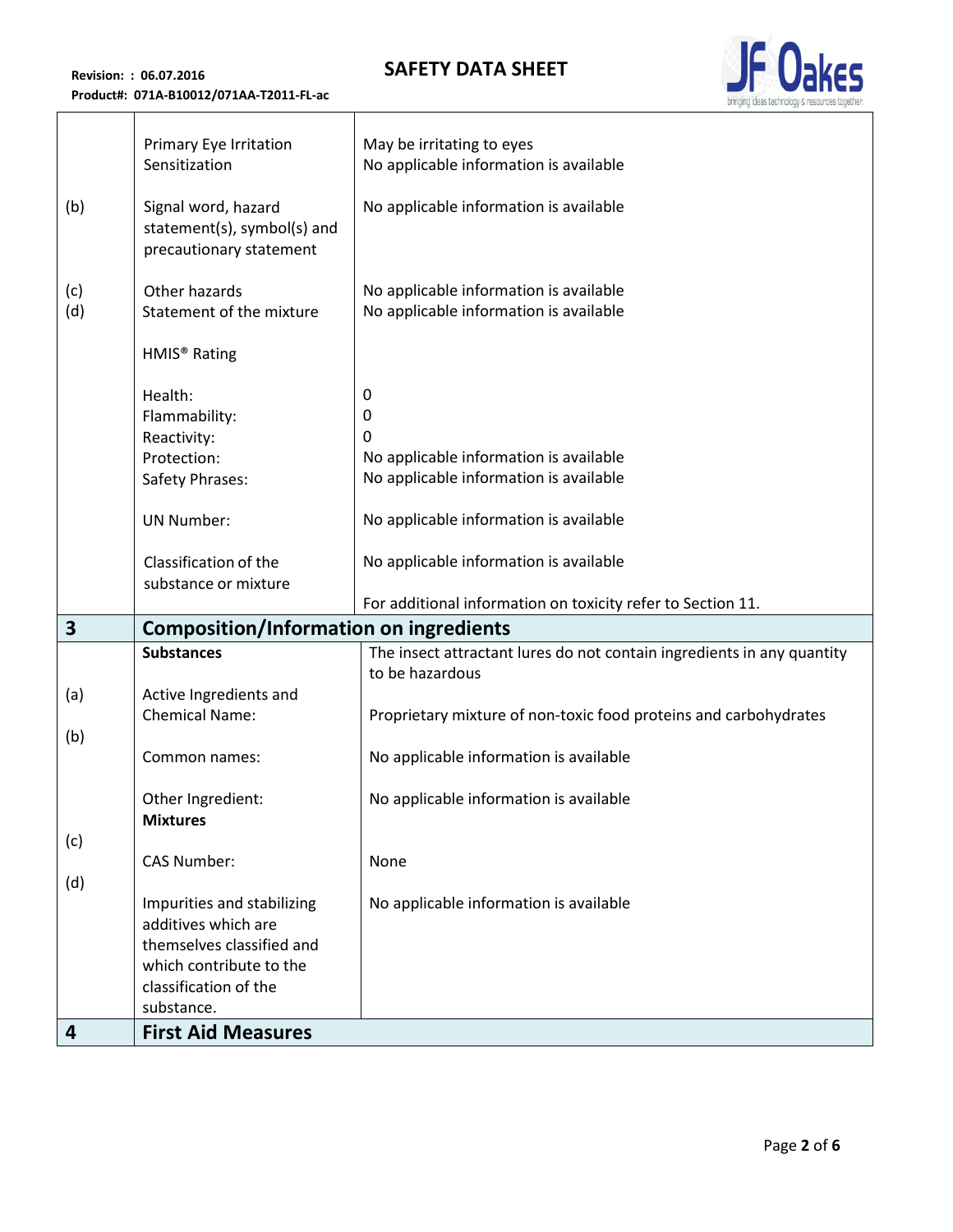## **SAFETY DATA SHEET**

**Revision: : 06.07.2016 Product#: 071A-B10012/071AA-T2011-FL-ac**

| (a)<br>(b)              | Description of first aid measures<br>Most important symptoms and effects,<br>both acute and delayed | No applicable information is available                                                                                                                                                                                                          |
|-------------------------|-----------------------------------------------------------------------------------------------------|-------------------------------------------------------------------------------------------------------------------------------------------------------------------------------------------------------------------------------------------------|
| (c)                     | Indication of any immediate medical<br>attention and special treatment needed                       | No applicable information is available                                                                                                                                                                                                          |
|                         | - Inhalation                                                                                        | Remove to fresh air. If breathing is difficult, get medical<br>attention.                                                                                                                                                                       |
|                         | - Eyes                                                                                              | Immediately flush eyes water for at least 15 minutes lifting<br>upper and lower lids. Get medical attention.                                                                                                                                    |
|                         | - Skin                                                                                              | Wash skin with soap and water. If irritation develops or<br>persists, get medical attention.                                                                                                                                                    |
|                         | - Ingestion                                                                                         | If person is conscious wash out mouth with water. Get<br>medical attention.                                                                                                                                                                     |
| 5                       | <b>Fire-Fighting Measures</b>                                                                       |                                                                                                                                                                                                                                                 |
| (a)                     | Suitable extinguishing media                                                                        | Equipment: Respiratory protection<br>Auto-ignition Temperature: In formulation: Not applicable<br>Flammability: In formulation: Not applicable<br>Extinguishing Media: Water spray. Carbon dioxide, dry<br>chemical powder or appropriate foam. |
| (b)                     | Special hazards arising from the substance<br>or mixture                                            | Specific Hazard(s): Combustible liquid. Emits toxic fumes<br>under fire conditions.                                                                                                                                                             |
| (c)                     | Precautions for fire-fighters                                                                       | In formulation: Protective Equipment: Wear self-contained<br>breathing apparatus and protective clothing to prevent<br>contact with skin and eyes.                                                                                              |
| 6                       | <b>Accidental Release Measures</b>                                                                  |                                                                                                                                                                                                                                                 |
| (a)                     | Personal precautions, protective<br>equipment and emergency procedures                              | Use personal proactive equipment as indicated in section<br>VIII.                                                                                                                                                                               |
|                         | <b>Environmental precautions</b>                                                                    | Wash spill site after material has been picked up.                                                                                                                                                                                              |
| (b)                     | Methods and material for containment<br>and cleaning up                                             | Sweep up, avoid raising dust, and transfer to a suitable<br>waste container for disposal.                                                                                                                                                       |
| $\overline{\mathbf{z}}$ | <b>Handling and Storage</b>                                                                         |                                                                                                                                                                                                                                                 |
| (a)                     | Precautions for safe handling                                                                       | Use with adequate ventilation. Avoid contact with eyes<br>and skin, wash thoroughly after handling.                                                                                                                                             |
| (b)                     | Conditions for safe storage, including any<br>incompatibilities                                     | Store in tightly closed container in cool, dry place.                                                                                                                                                                                           |
| 8                       | <b>Exposure Controls/Personal Protection</b>                                                        |                                                                                                                                                                                                                                                 |
| (a)                     | OSHA permissible exposure limit (PEL),                                                              | No applicable information is available                                                                                                                                                                                                          |

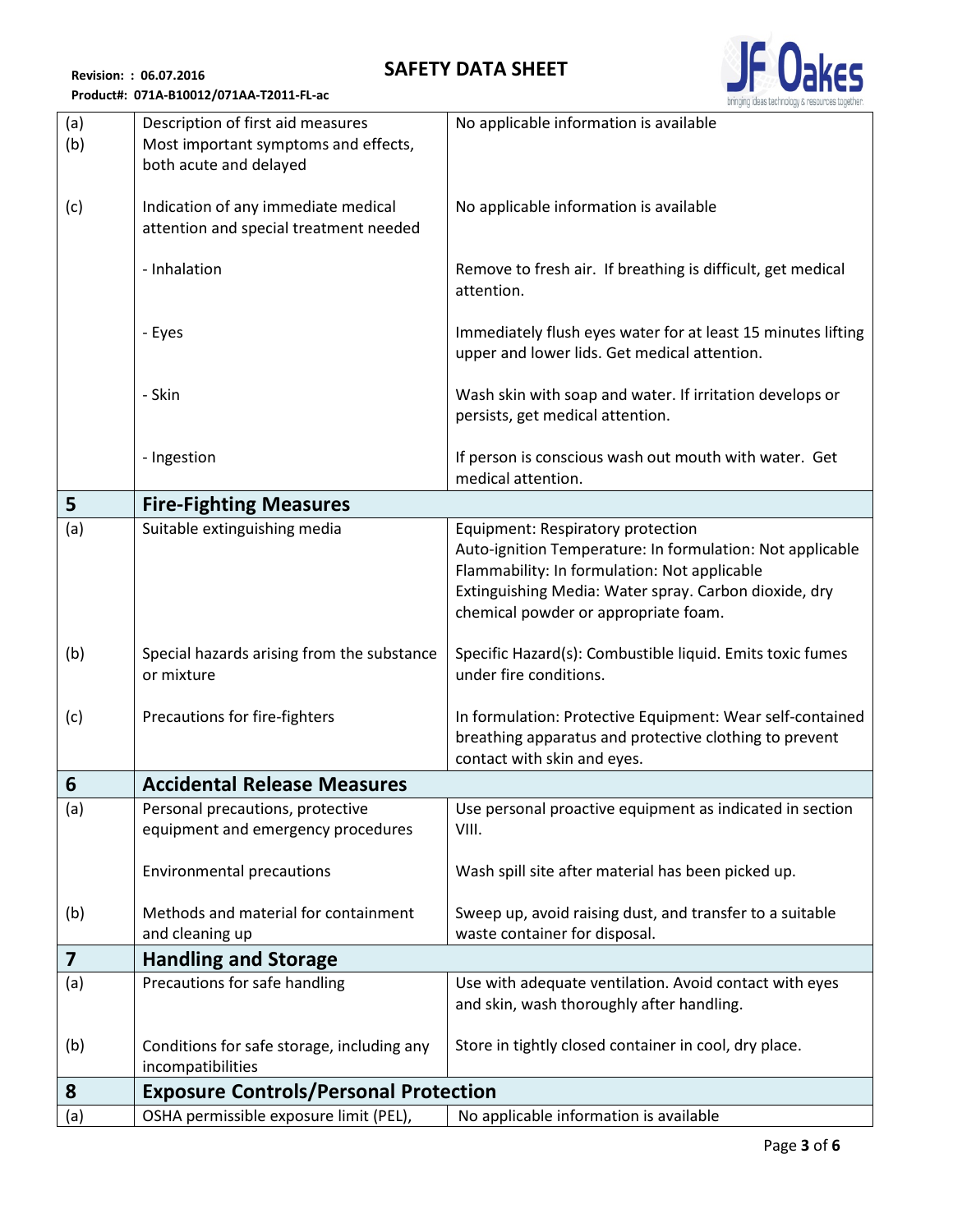

|     | American Conference of Governmental             |                                                         |
|-----|-------------------------------------------------|---------------------------------------------------------|
|     | Industrial Hygienists (ACGIH) Threshold         |                                                         |
|     | Limit Value (TLV), and any other exposure       |                                                         |
|     |                                                 |                                                         |
|     | limit used or recommended by the                |                                                         |
|     | chemical manufacturer, importer, or             |                                                         |
|     | employer preparing the safety data sheet,       |                                                         |
|     | where available.                                |                                                         |
|     |                                                 |                                                         |
| (b) | Appropriate engineering controls.               | No applicable information is available                  |
|     |                                                 |                                                         |
| (c) | Individual protection measures, such as         | Personal Protective Equipment: No respiratory equipment |
|     | personal protective equipment.                  | required.                                               |
|     |                                                 |                                                         |
|     |                                                 | Hand: Compatible chemical resistant gloves recommended  |
|     |                                                 | for prolonged handling.                                 |
|     |                                                 | Eye: No precautions necessary if devices are handled in |
|     |                                                 | prescribed manner.                                      |
|     |                                                 | General Hygiene Measures: Wash contaminated clothing    |
|     |                                                 | before reuse. Wash thoroughly after handling.           |
| 9   |                                                 |                                                         |
|     | <b>Physical and Chemical Properties</b>         |                                                         |
|     | Information on physical and chemical properties |                                                         |
|     | Appearance:                                     | Tan, crumbles                                           |
|     |                                                 |                                                         |
| (a) | Odour:                                          | Slightly sour                                           |
| (b) | Odour threshold:                                | No applicable information is available                  |
| (c) | pH:                                             | No applicable information is available                  |
| (d) | Melting point/freezing point:                   | N/A                                                     |
| (e) | Initial boiling point and boiling range:        | N/A                                                     |
| (f) |                                                 |                                                         |
|     | Flash point:                                    | No applicable information is available                  |
| (g) | Evaporation rate:                               | No applicable information is available                  |
| (h) | Flammability (solid, gas):                      | No applicable information is available                  |
| (i) | Upper/lower flammability or explosive           |                                                         |
| (j) | limits:                                         | No applicable information is available                  |
| (k) | Vapour pressure:                                | No applicable information is available                  |
| (1) | Vapour density:                                 | N/A                                                     |
| (m) | Relative density:                               | No applicable information is available                  |
| (n) | Solubility(ies):                                | Not soluble (forms suspension)                          |
| (o) | Partition coefficient; n-octanol/water:         | No applicable information is available                  |
| (p) | Auto-ignition temperature:                      | No applicable information is available                  |
|     |                                                 |                                                         |
| (q) | Decomposition temperature:                      | No applicable information is available                  |
| (r) | Viscosity:                                      | No applicable information is available                  |
|     | Explosive properties:                           | No applicable information is available                  |
|     | Oxidising properties:                           | No applicable information is available                  |
|     |                                                 |                                                         |
|     | Other information                               | Physical State: Solid (Cream/Light Brown Powder)        |
| 10  | <b>Stability and Reactivity</b>                 |                                                         |
|     |                                                 |                                                         |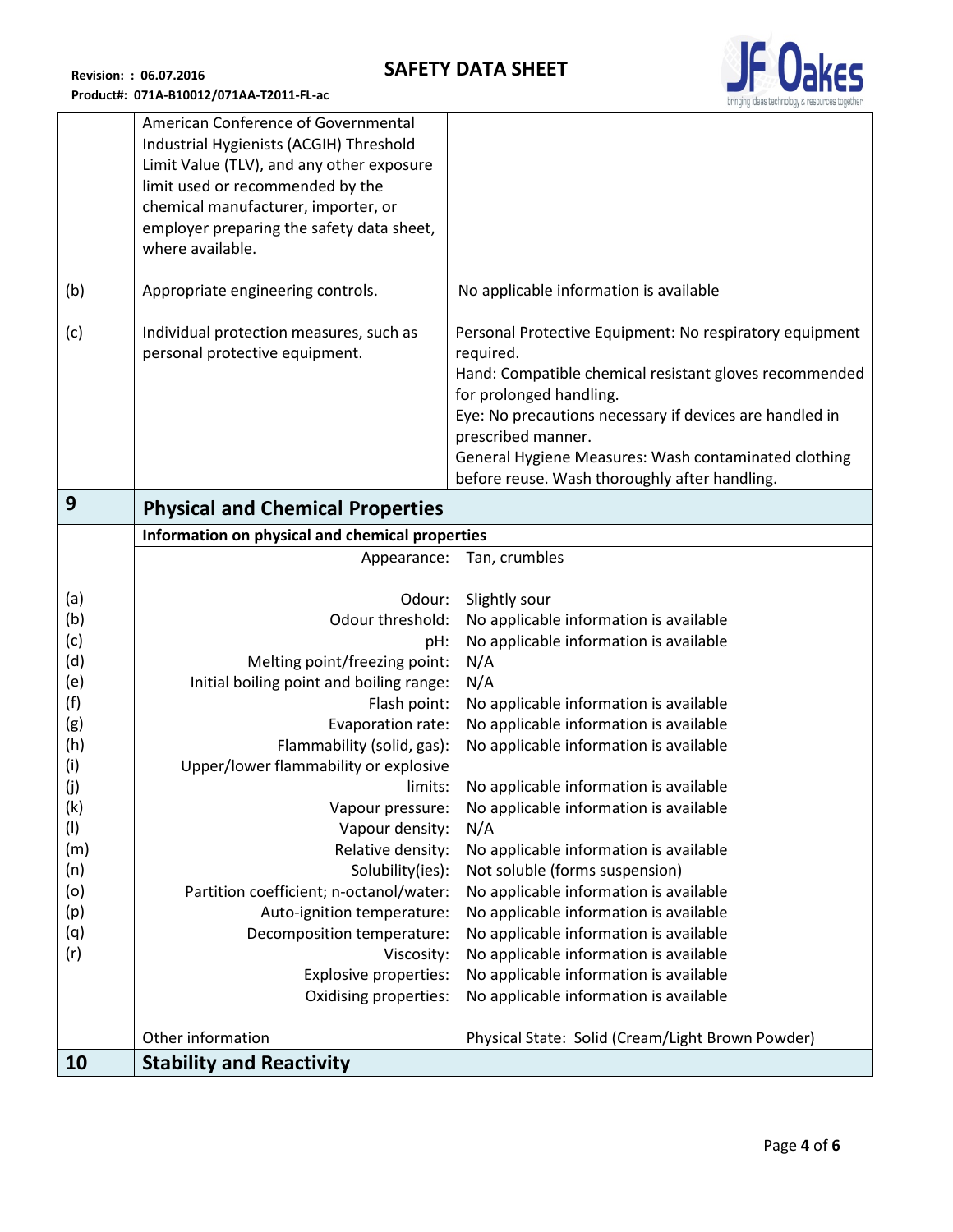## **SAFETY DATA SHEET**



**Revision: : 06.07.2016 Product#: 071A-B10012/071AA-T2011-FL-ac**

| (a) | Reactivity                                  | No applicable information is available                     |
|-----|---------------------------------------------|------------------------------------------------------------|
| (b) | Chemical stability                          | Stable                                                     |
| (c) | Possibility of hazardous reactions          | No applicable information is available                     |
| (d) | Conditions to avoid                         | No applicable information is available                     |
| (e) | Incompatible materials                      | Strong oxidizing agents                                    |
| (f) | Hazardous decomposition products            | Carbon dioxide and Carbon monoxide                         |
| 11  | <b>Toxicology Information</b>               |                                                            |
| (a) | <b>SKIN CONTACT:</b>                        | The chemical component of this lure may cause skin         |
|     |                                             | irritation upon prolonged contact.                         |
|     |                                             |                                                            |
|     | <b>SKIN ABSORPTION:</b>                     | Product may be absorbed through the skin upon              |
|     |                                             | prolonged contact.                                         |
|     |                                             |                                                            |
|     | <b>EYE CONTACT:</b>                         | Product may cause eye irritation if directly rubbed in     |
|     |                                             | eye.                                                       |
|     |                                             |                                                            |
|     | <b>INHALATION:</b>                          | This product has very low release of chemical difficult to |
|     |                                             | inhale.                                                    |
|     |                                             |                                                            |
|     | <b>INGESTION:</b>                           | Product could cause choking if swallowed.                  |
|     |                                             |                                                            |
| (b) | Symptoms related to the physical, chemical  | To the best of our knowledge, the chemical, physical and   |
|     | and toxicological characteristics.          | toxicological properties of active ingredient have not     |
|     |                                             | been thoroughly investigated.                              |
| (c) | Delayed and immediate effects and also      | No applicable information is available                     |
|     | chronic effects from short- and long-term   |                                                            |
|     | exposure.                                   |                                                            |
|     |                                             |                                                            |
| (d) | Numerical measures of toxicity (such as     | No applicable information is available                     |
|     | acute toxicity estimates).                  |                                                            |
|     |                                             |                                                            |
| (e) | Whether the hazardous chemical is listed in | No applicable information is available                     |
|     | the National Toxicology Program (NTP)       |                                                            |
|     | Report on Carcinogens (latest edition) or   |                                                            |
|     | has been found to be a potential carcinogen |                                                            |
|     | in the International Agency for Research on |                                                            |
|     | Cancer (IARC) Monographs (latest edition),  |                                                            |
|     | or by OSHA.                                 |                                                            |
| 12  | <b>Ecological Information</b>               |                                                            |
| (a) | Eco-toxicity                                | No data available.                                         |
| (b) | Persistence and degradability               | No data available.                                         |
| (c) | Bio-accumulative potential                  | No data available.                                         |
| (d) | Mobility in soil                            | No data available.                                         |
| (e) | Other adverse effects                       | No data available.                                         |
| 13  | <b>Disposal Considerations</b>              |                                                            |
|     | Waste treatment methods                     | Waste disposal method: Incineration or sanitary landfill   |
|     |                                             |                                                            |